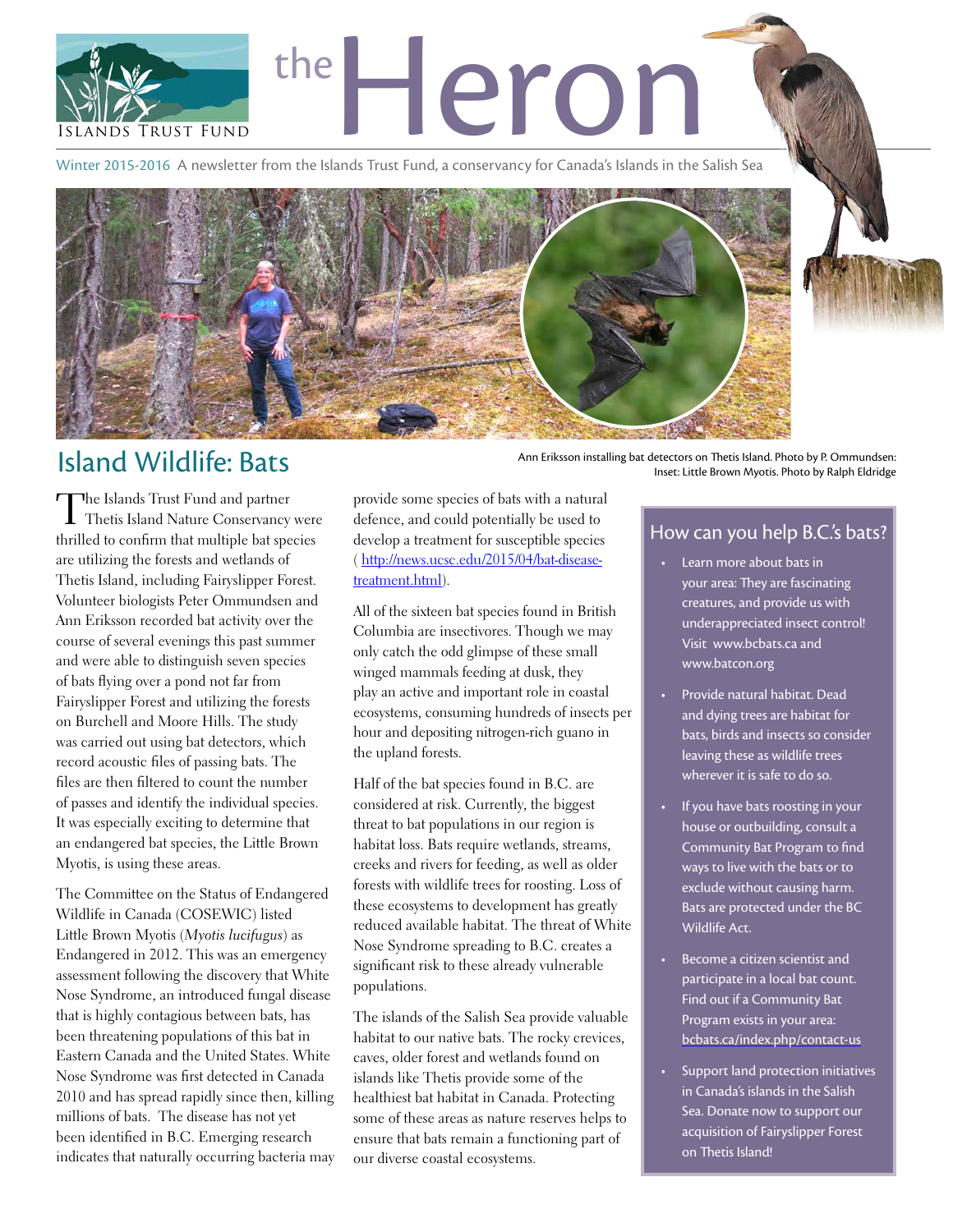

Shiner Perch in eelgrass meadow. Photo by Jamie Smith, Coastal Photography Studio

#### Greetings, friends:

With "*The Heron*" we reach out to everyone who shares our interest in protecting the natural values of Canada's islands in the Salish Sea. Land conservation work can be challenging, but in our experience the steady stream of successes comes about through shared awareness, commitment and partnerships. We hope this edition of "*The Heron*" provides you with some gems of information and inspiration.

Over the past few years, we have turned some of our attention to a vulnerable but important part of our island environment: the nearshore. Much of the marine life in the Salish Sea relies on the intertidal zone for spawning, early life and food sources. To this end, in 2012 we embarked with two partners, the Seagrass Conservation Working Group and SeaChange Marine Conservation Society, to map eelgrass beds around the islands. Eelgrass mapping is now complete. A second project, carried out in partnership with BC Marine Conservation and Research Society, is mapping forage fish habitat for the islands. The knowledge gained from these projects will support best practices in conservation, restoration and planning. You can experience an interactive tour of marine habitats using the [MapIT Shoreline Application](http://www.islandstrustfund.bc.ca/initiatives/marineconservation/eelgrass-mapping.aspx) on our website and learn about the value and protection of these habitats.

We believe in building awareness and relationships throughout the islands as a foundation for working towards shared goals. Over the past year we collaborated with Lasqueti Island Nature Conservancy on a landowner outreach project with the goal of increasing awareness of natural history, land protection and conservation. We also worked with Pender Islands Conservancy Association and Environment Canada to put on a one-day land conservation outreach event for realtors. The response to these projects was positive and inspires us to plan similar outreach activities on other islands.

The islands make up a significant proportion of the area where Coastal Douglas-fir forests and associated ecosystems once thrived but are now threatened. We are pleased to be taking an active role in a conservation partnership that is bringing together local governments, provincial and federal agencies, academics, conservation organizations and others to take a co-ordinated approach to protection. Read more about the Coastal Douglas-fir & Associated Ecosystems Conservation Partnership (CDFCP) and CDF ecosystems in this issue of "*The Heron*".

You can find out about our most recent success in conservation: the protection of Wallace Point (the southernmost point of North Pender Island) through a conservation covenant and a success in the making: the creation of the first publicly accessible nature reserve on Thetis Island. We are happy to be doing all we can to support Thetis Island Nature Conservancy and Cowichan Land Trust in a vigorous campaign to acquire and protect Fairyslipper Forest.

We appreciate your interest in the Islands Trust Fund and your support for our work.

 $1722$ 

Tony Law Chair, Trust Fund Board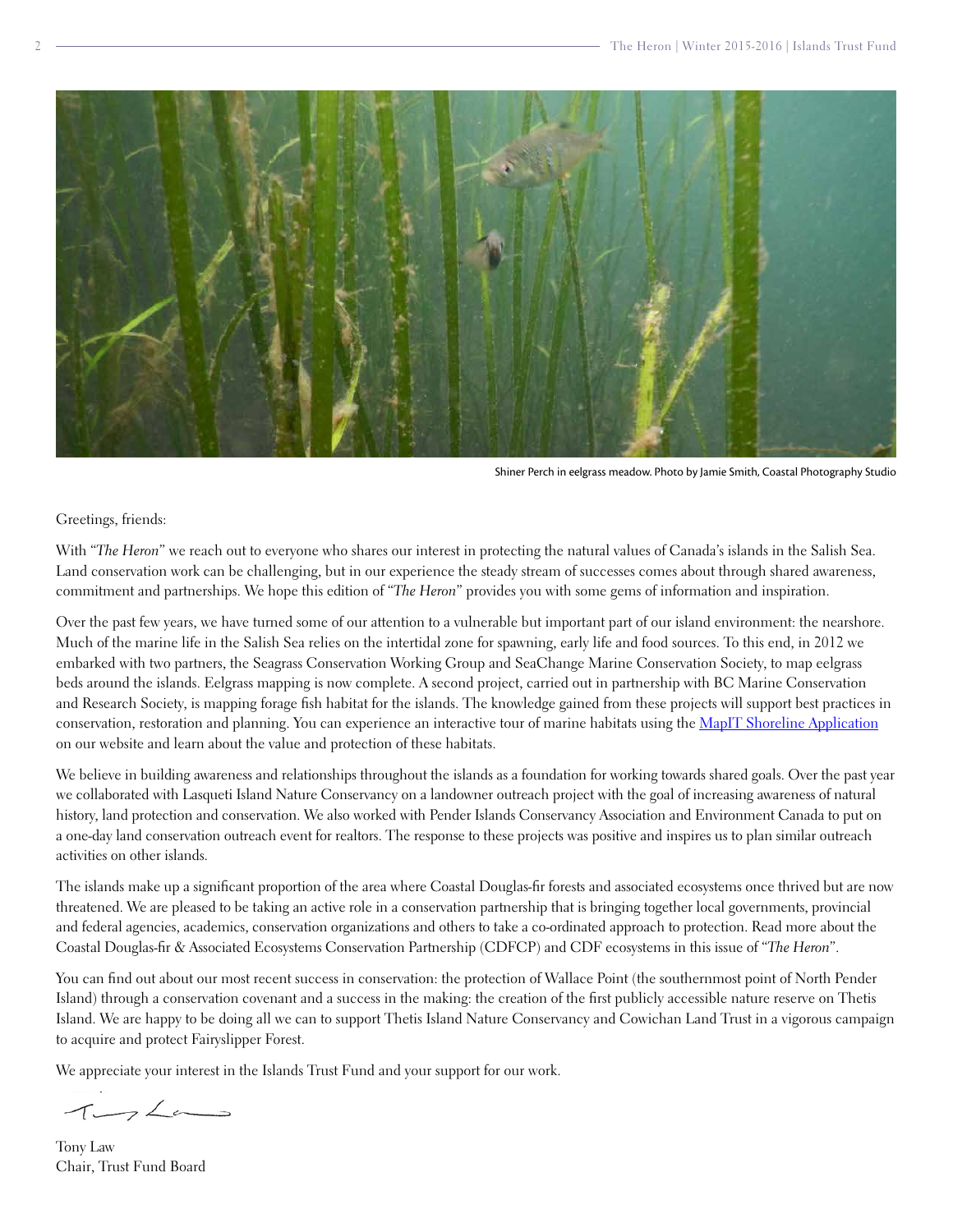

## Pender Island Landowners Protect Wallace Point through NAPTEP

 $\mathbf M$ ichael and Ann Philpot are the newest landowners to protect land in the Salish Sea through the Natural Area Protection Tax Exemption Program (NAPTEP). Michael and Ann own the southernmost tip of North Pender Island – an area with five sensitive ecosystems and habitat for river otter, nesting bald eagles and provincially blue-listed seaside juniper. Through NAPTEP they have placed a conservation covenant over 1.63 ha (4 acres), protecting it forever from development and human disturbance.

"Wallace Point is truly unique in all of the Gulf Islands," says Michael Philpot. "Over the years we have learned our property hosts five Environmental Development Permit Areas which supports our belief in the property's true natural beauty both onshore and offshore. We are blessed to have purchased such a property and want to ensure the ecological integrity is maintained for time and beyond."

Wallace Point is an excellent example of the connection between islands and the ocean. Surrounded by bull kelp beds, the point provides habitat for species like river otter to den and feed after they search for food offshore. Similarly, the point boasts excellent perching and nesting trees for bald eagles that need easy access to marine areas so they can fish for food to feed their young in nearby nests.

Shorelines in the islands are popular places for development, and waterfront living can impinge on important wildlife habitat. NAPTEP provides an opportunity for humans to share habitat with nature. "It has been our pleasure to work with the Island Trust Fund on this project," says Michael Philpot, "It provides us solace that we have done our little bit to conserve a precious piece of property."

## NAPTEP

Do you like to share your land with nature? Consider applying to NAPTEP and receive a 65% property tax exemption on the area that you protect. Application deadline for 2017 tax year is April 1, 2016.

Bowen Island Municipality recently signed an agreement with Trust Council to expand NAPTEP to Bowen Island. We are thrilled to be announce that NAPTEP is now available in the entire Islands Trust Area!

### Morrison Waxler Biodiversity Protection Legacy Fund

The *Morrison Waxler Biodiversity Protection Legacy Fund* offers grants to North & South Pender landowners to assist with costs to register a conservation covenant (including NAPTEP covenants). The result of a generous donation from the family of Barrie Morrison and Nancy

Waxler, the fund can help cover survey plans, biologist reports, legal costs and covenant registration costs up to \$4,000. If you have property on North or South Pender Island that you wish to protect in perpetuity, please contact us to discuss the *Morrison Waxler Biodiversity Protection Legacy Fund*:

COTTOMWOOD CREEK ON TOWWOOD CREEK

[itfmail@islandstrust.bc.ca](mailto:itfmail@islandstrust.bc.ca) or 250.405.5186 (toll free via Enquiry BC at 1.800.663.7867).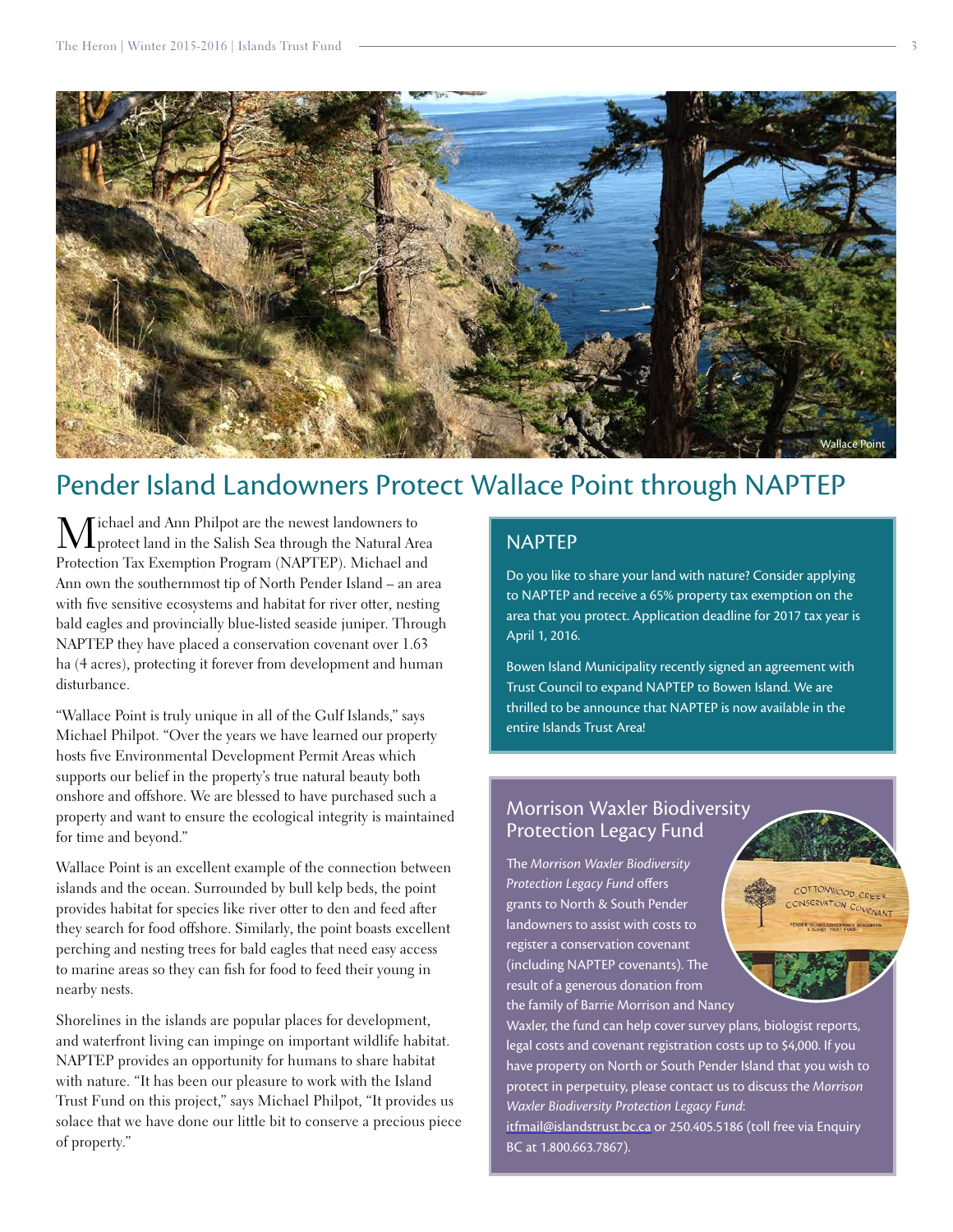## Biodiverse and Rare: Coastal Douglas-fir Ecosystems

4



CDF on Saltspring, photo by Kristine Mayes

CCoastal Douglas-fir (CDF) ecosystems are iconic throughout the Gulf Islands and along coastlines of Vancouver Island, the Lower Mainland and the Sunshine Coast. These are the forests of our region, the backdrop to our lives – a tapestry of tall evergreen Douglas-firs, gnarled arbutus and oaks, ferns, Oregon grape and wild flowers. CDF ecosystems include our forests, wetlands and shorelines. These ecosystems are locally familiar - they are our home - yet they are globally rare.

The CDF biogeoclimatic zone is one of sixteen biogeoclimatic zones in British Columbia. The CDF occurs from shorelines to elevations of 150 metres above sea level. The CDF is not one uniform ecosystem, but rather interlinked systems that include Douglas-fir and Arbutus forests, Garry oak woodlands and skunk cabbage / red alder swamps.

The CDF zone contains the highest diversity of plant species of any zone in BC and provides habitat to more species at risk than any other ecosystem in the province. At-risk species of the CDF include the: Peacock Vinyl Lichen; Coast Manroot, a member of the cucumber family; Threaded Vertigo Snail; Western Screech Owl; Sharp-tailed Snake and Townsend's Big-eared Bat.

Today, less than one per cent of the CDF is old growth forest. Human activity has permanently converted 49 per cent of the CDF land base. Approximately 75 per cent of the human population of BC lives in the CDF zone, including in urban centres such as Nanaimo, Vancouver and Victoria.

Communities, individuals and organizations are increasingly working together to protect CDF ecosystems. Approximately nine per



cent of the CDF zone is protected in conservation areas such as parks and nature reserves. Governments, non-government conservation organizations, and community members have formed the Coastal Douglas-fir and Associated Ecosystems Conservation Partnership (CDFCP) to promote shared stewardship. Land conservancies are working with partners to acquire sites and create natural corridors to connect ecosystems. Additionally, private landowners are working with conservancies and placing voluntary conservation covenants on natural areas of their land.

The islands are an essential part of CDF conservation. Approximately one quarter of CDF ecosystems lie in the Islands Trust area. Although the area has undergone a similar amount of logging as other areas of the CDF, approximately 85% of the region is still in a natural state – meaning logged areas have regenerated and the land has not been converted permanently to residential, commercial, industrial or agricultural uses.

With increasing awareness and a new, collaborative strategy to conserve the rare ecosystems of the CDF zone, the Islands Trust Fund looks forward to continuing our work with landowners and partners to save the forests we call home.

## For more information or to get involved:

- • Coastal Douglas-fir & Associated Ecosystems Conservation Partnership (CDFCP)<http://www.cdfcp.ca>
- • BC Ministry of Environment, Lands and Parks: *Coastal Douglas Fir Ecosystems* <http://www.env.gov.bc.ca/wld/documents/douglasfir.pdf>



## CDF Species at Risk

Coast Manroot *Marah oregana* Provincially Red Listed In 2006, the population consisted of 18 mature individuals in three locations. (SARA Registry)



Northern Red-legged Frog *Rana aurora* Provincially Blue Listed, Federal SARA Status: Schedule 1, Special Concern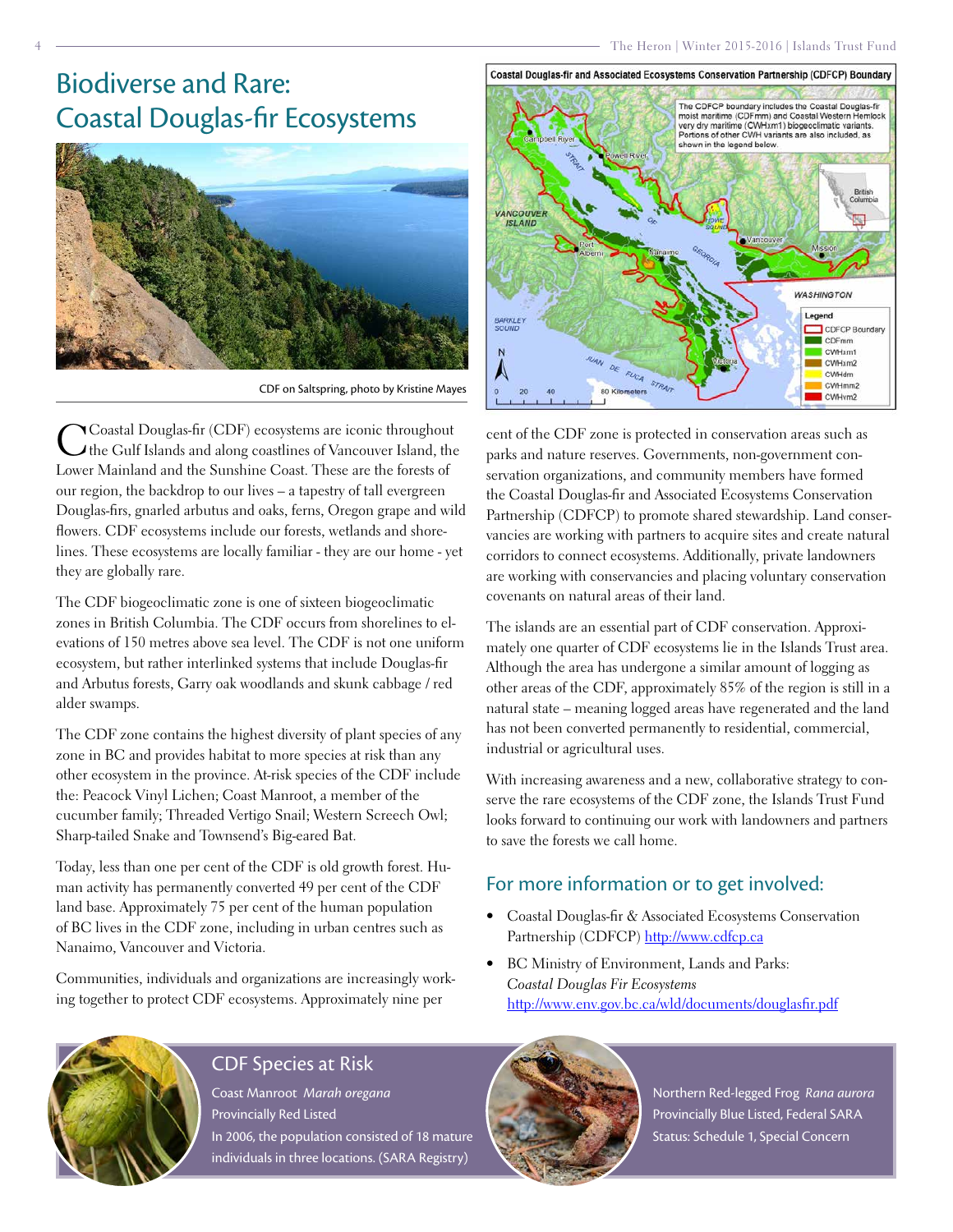## Current Campaign: Fairyslipper Forest Community Nature Reserve Protecting Coastal Douglas-fir ecosystems with your support

I Cowichan Land Trust and the Islands Trust Fund partnered n 2014, the Thetis Island Nature Conservancy (ThINC), the with the goal of acquiring a 16-hectare (40 acre) property on Burchell Hill on Thetis Island. Fairyslipper Forest, named after the fairyslipper orchid, *Calypso bulbosa*, contains sensitive Douglas-fir and Arbutus woodlands and habitat for a number of species at risk and species of concern.

Fairyslipper Forest would be the first publicly accessible protected area on Thetis Island, offering a recreational trail and serving as an outdoor classroom for island youth. The property also forms part of an important watershed, retaining and filtering water as it moves down Burchell Hill. Species such as Common Nighthawk *(Chordeiles minor),* Northern Red-legged Frog *(Rana aurora)* and Pacific Sideband Snail (*Monadenia fidelis)* will forever have a safe place to call home.

Together, we have until June 2017 to raise \$ 560,000 to cover the cost of the land and associated expenses.



## The Goal:

To raise \$ 560,000 to acquire 16-hectares of Douglas-fir forest

Progress to date:



## Conservation impact of donations:

- **\$ 3. 50** One square metre of Fairyslipper Forest
- **\$ 35** An area the size of the welcome kiosk at the Thetis Island ferry terminal remains natural.
- **\$ 175** The footprint of a small apartment is preserved forever

*See back cover for donation options* 



Fairyslipper Orchid, Photo by Todd Carnahan

To date, \$184,800 has been raised to support this conservation project. More than 100 Thetis islanders, out of a population of 350, have pledged or donated a third of the funds needed to purchase the property. Supporters include seven-year-old Matthias Bannister, who recently donated his birthday money to conserving the property.

> Please consider a donation to support the acquisition of Fairyslipper Forest. For donations through to December 23rd, Islands Trust Fund will send e-card notifications to individuals or groups that have inspired your gift.

To learn more about Fairyslipper Forest visit [www.IslandsTrustFund.bc.ca/Fairyslipper](http://www.IslandsTrustFund.bc.ca/Fairyslipper) or [www.ThetisIslandNatureConservancy.org](http://www.ThetisIslandNatureConservancy.org)

Matthias Bannister, aged 7, donated his birthday money. Photo by Kelly Bannister

from mathias Bandaste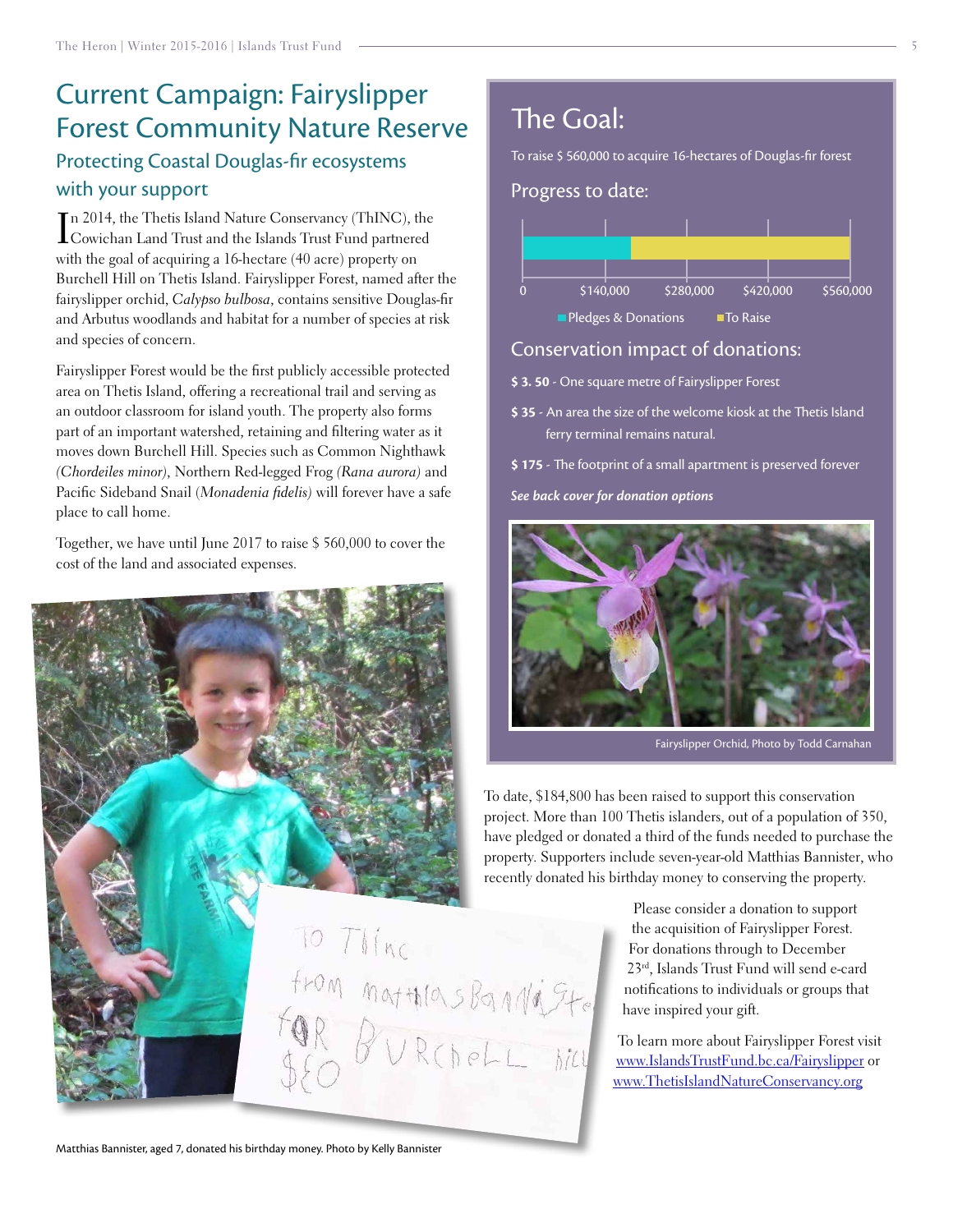## Managing Protected Areas

anaging protected areas requires a solid plan and a lot of hands-on work. The Islands Trust Fund partners with local conservancies and volunteers to care for and restore its nature reserves. Any safety or ecological concerns the Islands Trust Fund identifies during monitoring visits are quickly and collaboratively addressed. Read on to learn about three recent property management initiatives.

## Long Bay Wetland Nature Reserve, Gambier

Restoration work is ongoing on the Long Bay Wetland Nature Reserve, a 38-hectare Trust Fund Board (TFB) property on Gambier Island. Donated to the Trust Fund Board in 2005, the property protects a key part of the Long Bay watershed.

The previous owners logged part of the property before donating it as a nature reserve. Some of the logged areas and a gravel pit once used for road building were not regenerating well on their own, so ITF and its partners stepped in to give a helping hand.

The forests surrounding the Long Bay Wetland are part of the Coastal Western Very Dry Marine ecosystems. The restoration plan, initiated in 2013, is to regenerate the property with plants from these ecosystems. To this end, an excavator was brought in to loosen compacted sand and gravel. The area was then hydroseeded - a planting process spreading a slurry of mulch and native plant seeds.

Conservation covenant co-holders, the Gambier Island Conservancy and the Sunshine Coast Conservation Association, as well as the Brigade Bay Homeowners Association, are taking an active role to protect native species on the reserve. Protection of native species from deer grazing is ongoing. Members of a February 2015 work party protected 60 young cedar trees with wooden stake and stucco wire cages to prevent deer grazing.

## Trincomali Nature Sanctuary, Galiano

This February, an energetic group undertook a restoration project at Trincomali Nature Sanctuary. The project was the result of collaboration with many groups and funding sources. Trincomali Nature Sanctuary is a 12-hectare waterfront parcel on Galiano Island providing habitat for sea birds and raptors.

After volunteers spent years removing invasive species from disturbed sites and an old logging road on the property, it was time to plant trees in the cleared areas. Galiano Conservancy Association provided tools, mulch and locally-grown plant stock from their nursery. Habitat Acquisition Trust (HAT), the property manager and covenant co-holder, brought 26 keen volunteers to the site from Victoria.

continued on pg 7







Top to bottom: Trees caged for protection by volunteers ; HAT volunteers plant native species; Trincomali Nature Sanctuary, Galiano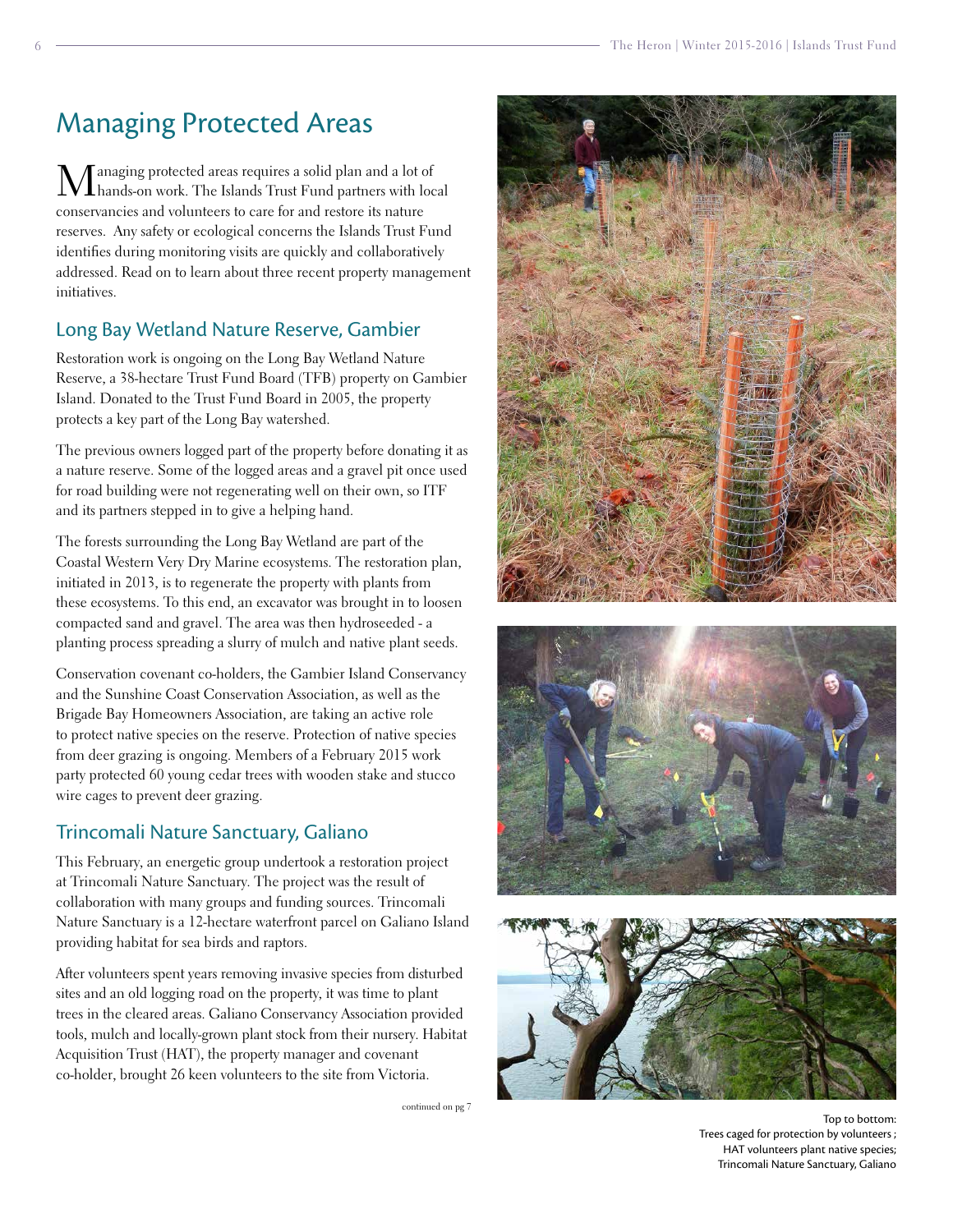#### The Heron | Winter 2015-2016 | Islands Trust Fund 7

continued from pg 6

Volunteers planted over 140 native trees and shrubs in an area monopolized by Scotch broom for over 60 years. Trees and shrubs were planted in clusters, and a thick blanket of mulch spread in a three foot diameter around each planting will discourage the growth of invasive species, particularly introduced grasses. To protect the plants, volunteers placed deer fencing around the clusters, with a small number of plants and trees caged individually. Volunteer wardens continue to monitor the site for plant survival.

### Elder Cedar Nature Reserve, Gabriola

Elder Cedar Nature Reserve is a 65.36 hectare Trust Fund Board property on Gabriola.The Reserve contains some of the last remaining mature forest on the island.

In 2014, the namesake towering Western redcedar was showing signs of distress. For years, visitors to the nature reserve have enjoyed getting close to the tree. This foot traffic compacted the soil, damaging roots critical to the tree's health. Additionally, no understory vegetation was able to grow.

The Elder Cedar is dependent in part on the trees around it. Intertwining root plates keep the tree from failing at the roots and falling. The large trees nearby also deflect wind from impacting the upper crown of the Elder Cedar. Islands Trust

Fund and covenant co-holders, Gabriola Land and Trails Trust and Nanaimo and Area Land Trust, consulted an arborist and reviewed options to maintain the tree's health.

The Initial measures taken to restore and preserve the Elder Cedar include a simple split-rail fence surrounding the tree. An interpretive sign explains restoration efforts and encourages visitors to stay on trails. Oregon-grape and sword fern have been transplanted in the understory, and coarse woody debris have moved to the area. Forest debris is accumulating with less foot traffic, but the compacted soils will take time to recover. We hope that these initial measures will allow the tree's root system to recover. The Islands Trust fund is considering a more permanent solution, such as a boardwalk. A boardwalk, while expensive, would preserve the Elder Cedar while allowing visitors to get close to this amazing tree.



Top: Sign at Elder Cedar Above: Newly planted underbrush at Elder Cedar

Please don't tread on my Protected Root Zone



### Conservation Strategy

The Coastal Douglas-fir Conservation Partnership (CDFCP) is a collaboration of organizations, individuals and governments working together to conserve the Coastal Douglas-fir Biogeoclimatic Zone. The Islands Trust Fund and Islands Trust Council joined the Coastal Douglas-fir Conservation Partnership (CDFCP) in 2013 and ITF staff currently participate in the CDFCP Steering Committee. In 2015, partners worked together to create a CDFCP Conservation Strategy. The CDFCP Conservation Strategy identifies five primary goals for the conservation of Coastal Douglas-fir and associated ecosystems. To read more about these goals download the Strategy at [www.cdfcp.ca](http://www.cdfcp.ca).